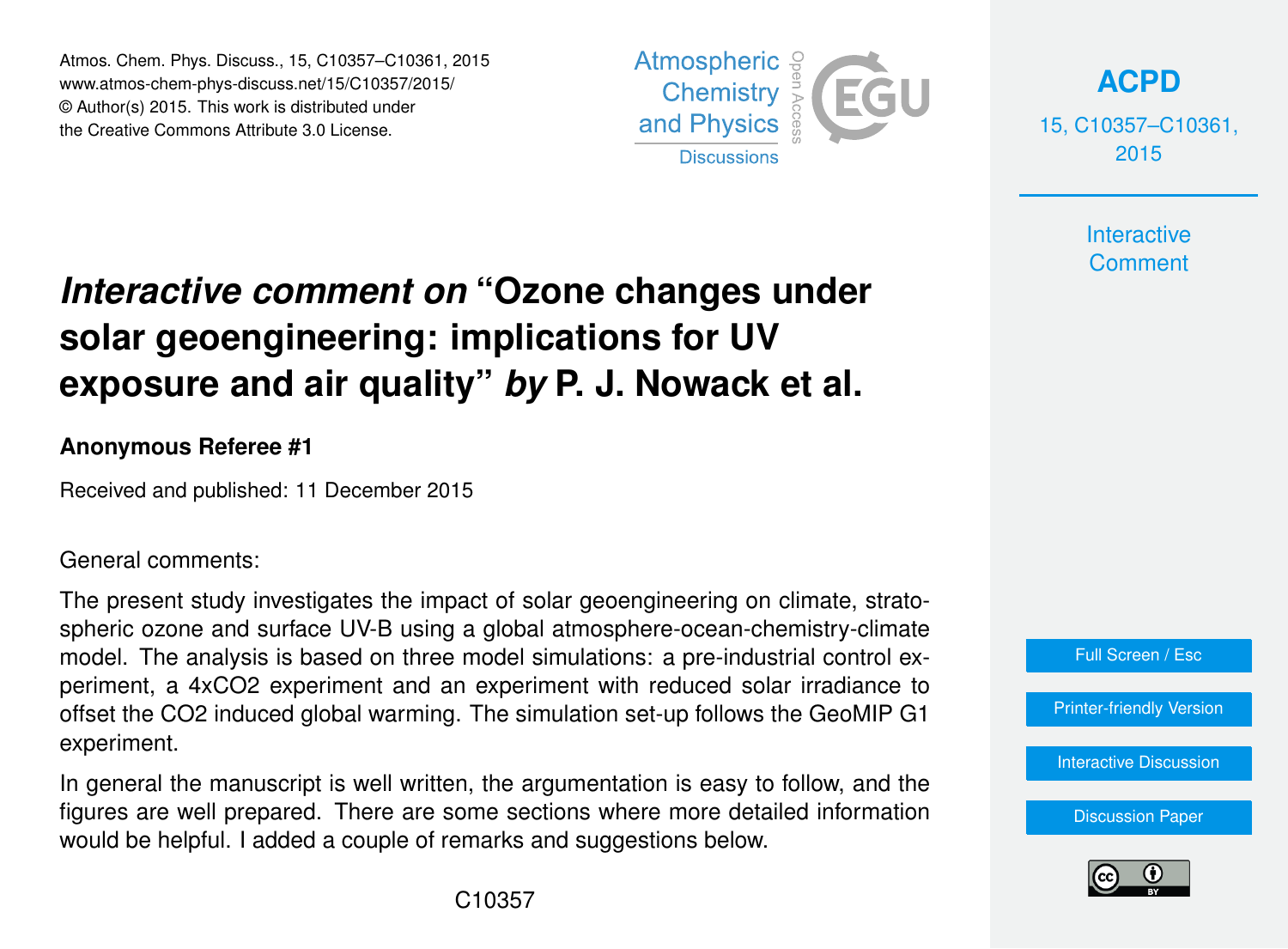My major concern is related to the experimental set-up, which is highly idealized and, in my view, not appropriate to address air quality issues under SRM. The applied scenario follows pre-industrial conditions. Although not directly mentioned in the manuscript, I assume this holds also for ozone depleting substances, tropospheric ozone precursors and aerosols. While such a scenario might be appropriate to investigate climate change under SRM, I have some doubts that this is also the case for tropospheric chemistry and air quality. I think we agree that SRM will never take place under clean air conditions. The authors state that the aim of the present study is not to provide a quantification of the effects, but to discuss principle changes of atmospheric chemistry and climate under SRM, but I think even a qualitative discussion is hardly possible, since the relative importance of the involved processes might change under a different atmospheric composition. I am aware that the authors simply follow the predefined set-up of the GeoMIP G1 experiment, but in my opinion this set-up is not appropriate to address tropospheric chemistry changes.

What should I recommend now? It is a solid study, and I am not at all against idealized model experiments. They can be very useful, but the set-up must be appropriate. I would either suggest extending the discussion towards more realistic atmospheric conditions (the authors might have some further sensitivity studies available that could be added) or focusing more on climate change than on air quality.

#### Specific comments:

- P2, L24ff: I would suggest to rewrite this paragraph or to split it into 2 sections. First, it describes the potential impact of SRM by particle injection on ozone depletion and, hence, increasing surface UV-B, and then it suddenly jumps to negative effects of decreasing surface UV-B on human health. This is not very intuitive and needs some more explanation.

- Section 2.1: In line 24-26 you mention a simple tropospheric chemistry scheme that has been implemented to your model. How 'good' is your tropospheric chemistry, es-

## **[ACPD](http://www.atmos-chem-phys-discuss.net)**

15, C10357–C10361, 2015

> Interactive **Comment**

Full Screen / Esc

[Printer-friendly Version](http://www.atmos-chem-phys-discuss.net/15/C10357/2015/acpd-15-C10357-2015-print.pdf)

[Interactive Discussion](http://www.atmos-chem-phys-discuss.net/15/31973/2015/acpd-15-31973-2015-discussion.html)

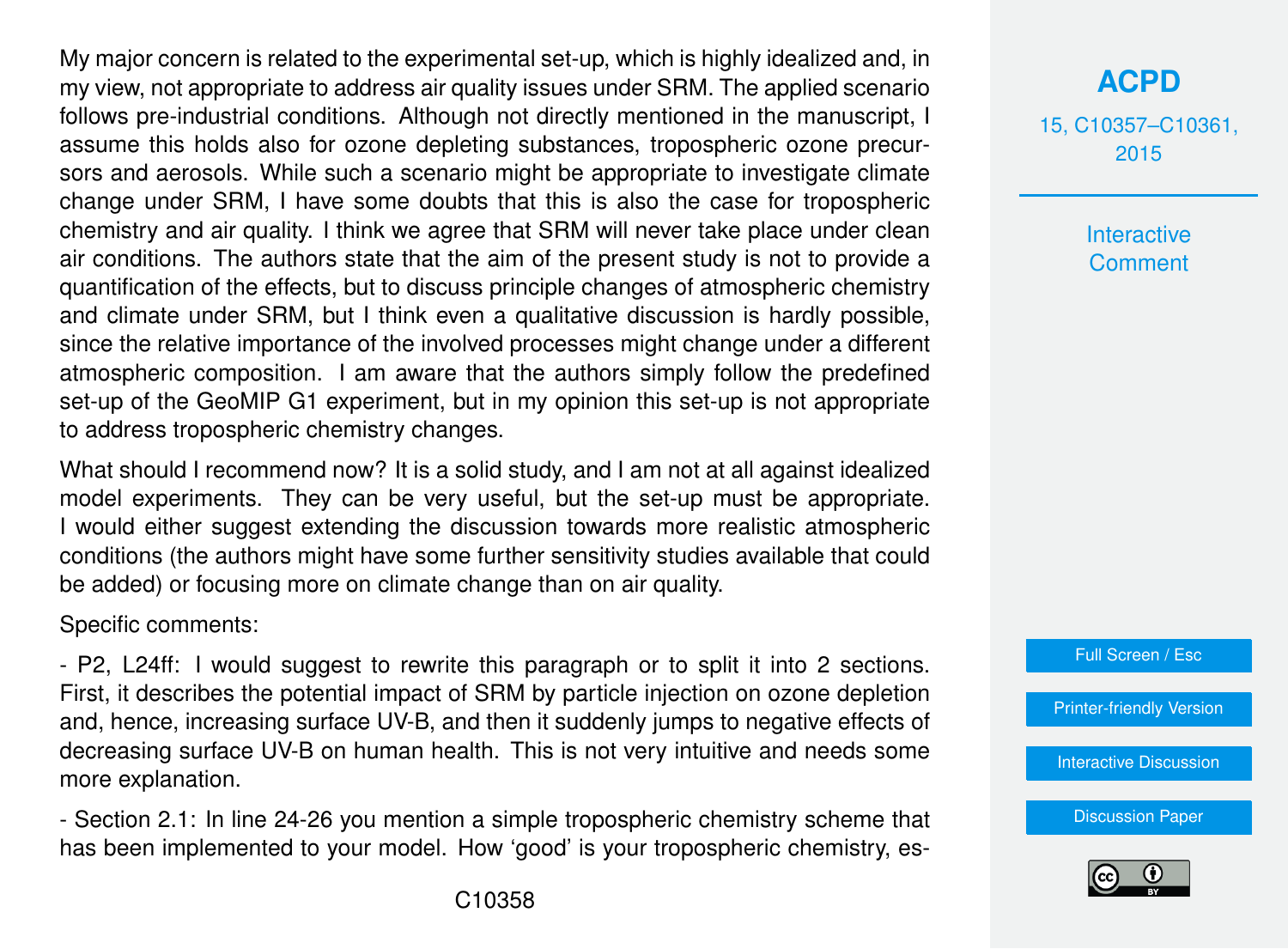pecially in terms of ozone? Since you discuss tropospheric ozone changes in Sect. 3.3 it would be very interesting to see how realistic your tropospheric chemistry is. Please provide some more details, e.g. references to previous model studies if available, or even a short evaluation of your tropospheric chemistry scheme. Otherwise it is hard to judge how reliable the simulated ozone changes are.

- Section 2.2: Which scenario has been chosen for ozone depleting substances, tropospheric ozone precursors, etc.? Also pre-industrial? Section 2.2 describes only the CO2 scenarios and the solar irradiance change. I would like to see some more details about the experimental set-up.

- P5, L20/21: Are 75 years enough with a coupled ocean? From Fig. 1 I got the impression that the 4xCO2 experiment is not yet in equilibrium after 75 years.

- P5, L15: The solar irradiance reduction of 49 W/m2 – where does this value come from? Specified by the G1 experimental set-up or calculated by the authors to compensate the surface temperature increase under 4xCO2, taking into account the model specific climate sensitivity? In case the 49 W/m2 are a model-dependent value, it would be interesting to see a short comment about the climate sensitivity of the applied model. How does it compare to other models?

- P6, L9-11: It seems that the authors performed some additional sensitivity runs that are not further discussed in the manuscript. For me this is a bit unsatisfying. How does the fixed ozone field differ from the interactive ozone? Which other chemical species were kept fixed at PI levels? How large is the RF of those species?

-P6/7, discussion of Fig. 3: I think this part needs some revision. The discussion of temperature and ozone changes in the 4xCO2 and G1 experiments is a bit unstructured. From what is written in L21-25 (P6) I got the impression that the ozone changes in G1 are also related to a colder stratosphere, although Fig. 3d shows a warming for large parts of the stratosphere. I would first show the temperature changes in 3a and b, and then the ozone changes in 3c and d.

## **[ACPD](http://www.atmos-chem-phys-discuss.net)**

15, C10357–C10361, 2015

> **Interactive Comment**



[Printer-friendly Version](http://www.atmos-chem-phys-discuss.net/15/C10357/2015/acpd-15-C10357-2015-print.pdf)

[Interactive Discussion](http://www.atmos-chem-phys-discuss.net/15/31973/2015/acpd-15-31973-2015-discussion.html)

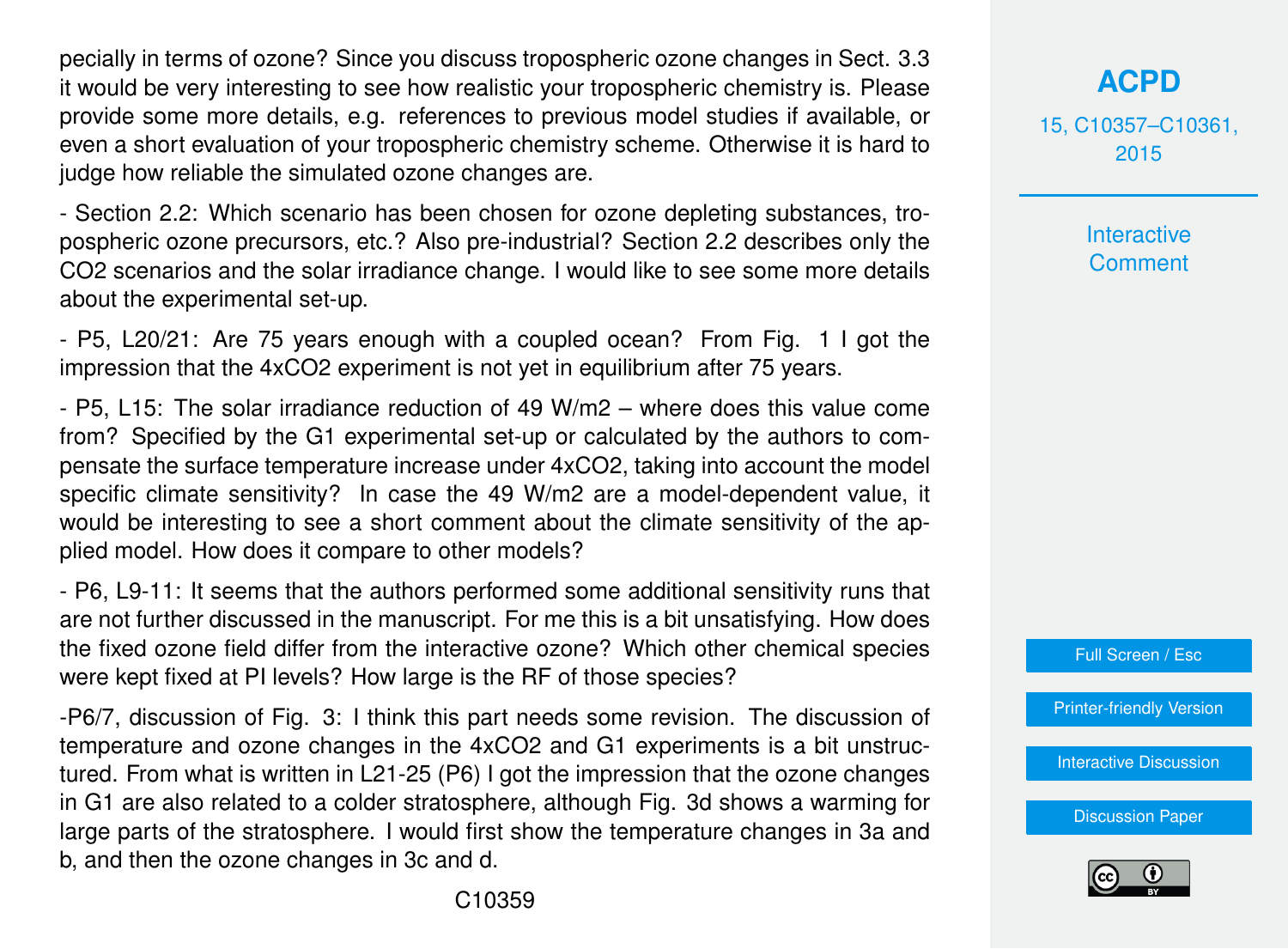- P7, L2/3: Why does the stratospheric cooling shift the ratio between atomic oxygen and ozone towards ozone? Why does the atomic oxygen in R1.2 come from? Photolysis?

- P7, 16-20: Why is the decrease in atomic oxygen only visible on pressure levels and not on model levels? Please provide at least a short explanation. Referring to another paper is not very reader-friendly.

- P7, L32/22: What is the reason for the increased upper stratospheric NOx abundances under 4xCO2?

- Section 3.3: In my opinion the whole discussion on tropospheric ozone changes is purely abstract. Here air quality issues under pre-industrial, i.e. clean, conditions are discussed. I am aware that the authors stated in Sect. 2.2 that the G1 experiment is highly idealized and does not allow exact quantification of the atmospheric changes under SRM. I think we agree that SRM will never be applied under clean air conditions. There will be nitrogen oxides and NMVOCs, and, as also stated on page10, line 5-7, this will change the relative importance of the different mechanisms. In my opinion the experimental set-up is not suited to investigate the impact of SRM on tropospheric chemistry and air quality, so this section could be skipped or revised by discussing more realistic scenarios, e.g. by comparing the idealized G1 experiment with other model simulations using present-day conditions.

- P11, L23-25: Same as above, tropospheric aerosols and their impact on the UV-I are neglected although it's very likely that they will play an important role under SRM in a future climate. In my opinion the scenario is too much idealized.

- P12, L26-30: For such a general statement is it not necessary to run a fully coupled AOCCM. Some basic physical and chemical considerations would lead to the same conclusion. For a proper evaluation of risks and benefits of SRM one would need a quantification of these effects, which is not given here.

**[ACPD](http://www.atmos-chem-phys-discuss.net)**

15, C10357–C10361, 2015

> Interactive **Comment**

Full Screen / Esc

[Printer-friendly Version](http://www.atmos-chem-phys-discuss.net/15/C10357/2015/acpd-15-C10357-2015-print.pdf)

[Interactive Discussion](http://www.atmos-chem-phys-discuss.net/15/31973/2015/acpd-15-31973-2015-discussion.html)